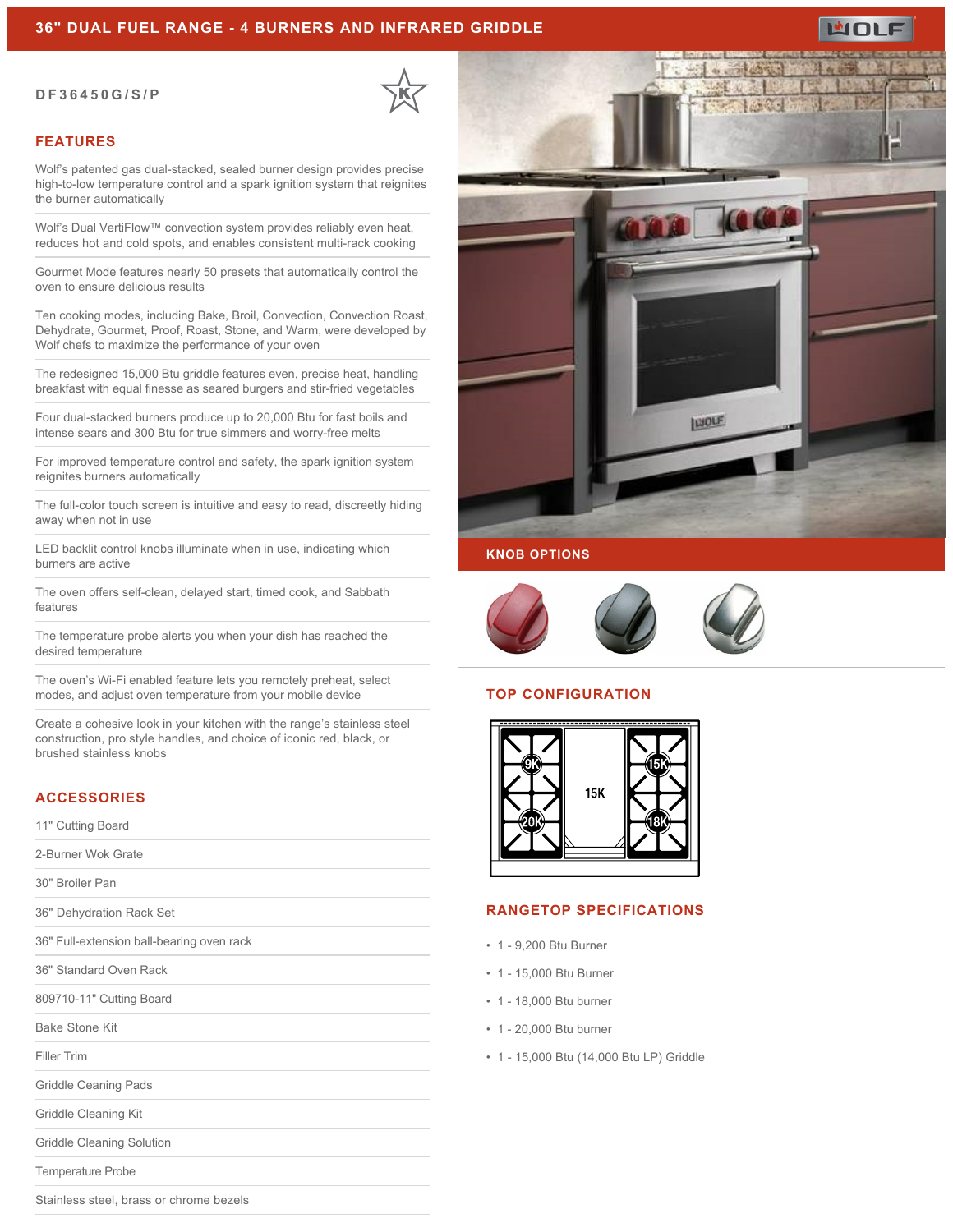Signature red, black or stainless steel control knobs Rear Caster Covers Front Leg Extension Covers Stainless Steel Kickplates 5" and 10" stainless steel risers, and 20" riser with shelf

Accessories available through an authorized dealer. For local dealer information, visit [subzero-wolf.com/locator.](http://www.subzero-wolf.com/locator)

Specifications are subject to change without notice. This information was generated on July 6, 2022. Verify specifications prior to finalizing your cabinetry/enclosures.